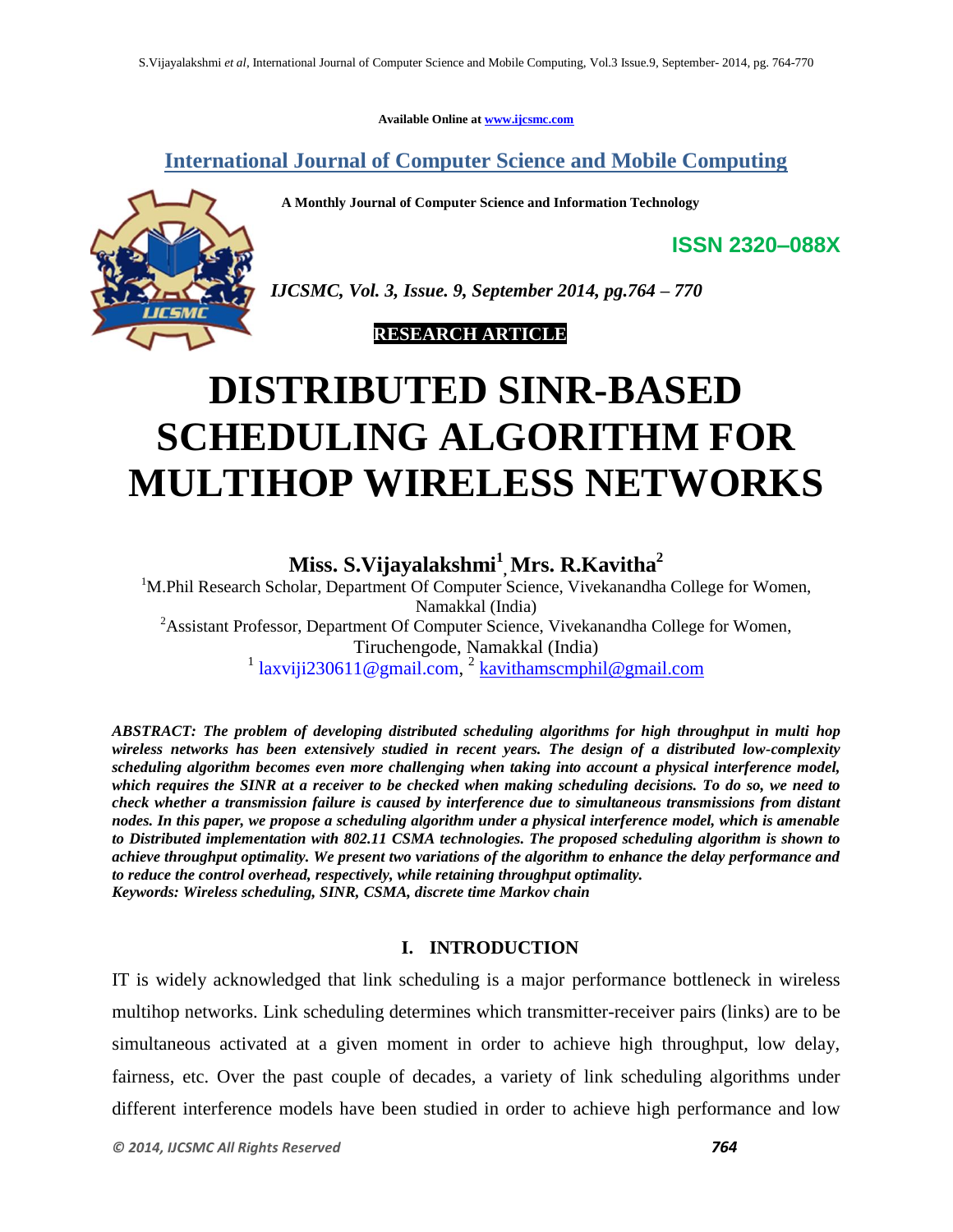complexity. In wireless multihop communication environments, simultaneous link activation could cause significant mutual interference that results in transmission failure if, e.g., the interference exceeds a certain threshold. Also, for a practical implementation, it is desirable to design distributed algorithms for link scheduling. Therefore, developing high-performance distributed scheduling solutions that are amenable to practical implementation is one of the most significant challenges in multihop wireless networks. So far, many scheduling schemes, centralized or distributed, have been studied in the literature under different interference models with different time granularities (continuous or time-slotted). The problem of achieving throughput optimality in wireless multihop networks has been extensively studied. The wellknown Max-Weight Scheduling (MWS) algorithm has been shown to achieve throughput optimality at the cost of the very high time complexity. In a time slotted system, the MWS algorithm picks, at each time slot, the set of nonconflicting (e.g., not causing transmission failures) links whose queue-weighted sum is the largest. In general, finding such a set of maxweighted nonconflicting links is NP-hard and requires centralized implementation. Many suboptimal (and hence more practical) solutions have been proposed over the past several years aimed to reduce this algorithmic complexity.

#### **II. NETWORK MODEL**

A wireless network is modeled by a graph G (V, E), where V denotes the set of nodes and E denotes the set of links. We represent a directed link by an ordered pair of nodes. Two nodes are directly connected by a link if they can successfully exchange packets when there is no other transmission. We assume that the transmission power P is Fixed, and that a single frequency channel is available for the whole system; that is, two or more links that transmit at the same time may interfere with each other. The transmission of a packet over a link will be successful if the SINR at the receiver is above a certain SINR threshold. We assume that a single SINR threshold is used for all the links. The transmission rate and its corresponding SINR threshold can be carefully chosen by considering the network density. All links are assumed to have unit capacity (i.e., a packet can be transmitted at a unit time) and we consider a time slotted System, where each time slot consists of a control slot and a data slot. A transmission failure occurring the SINR at the receiving node of a link is below a certain threshold. The control slot is intended to determine a "feasible" transmission schedule for the data slot. A feasible schedule means that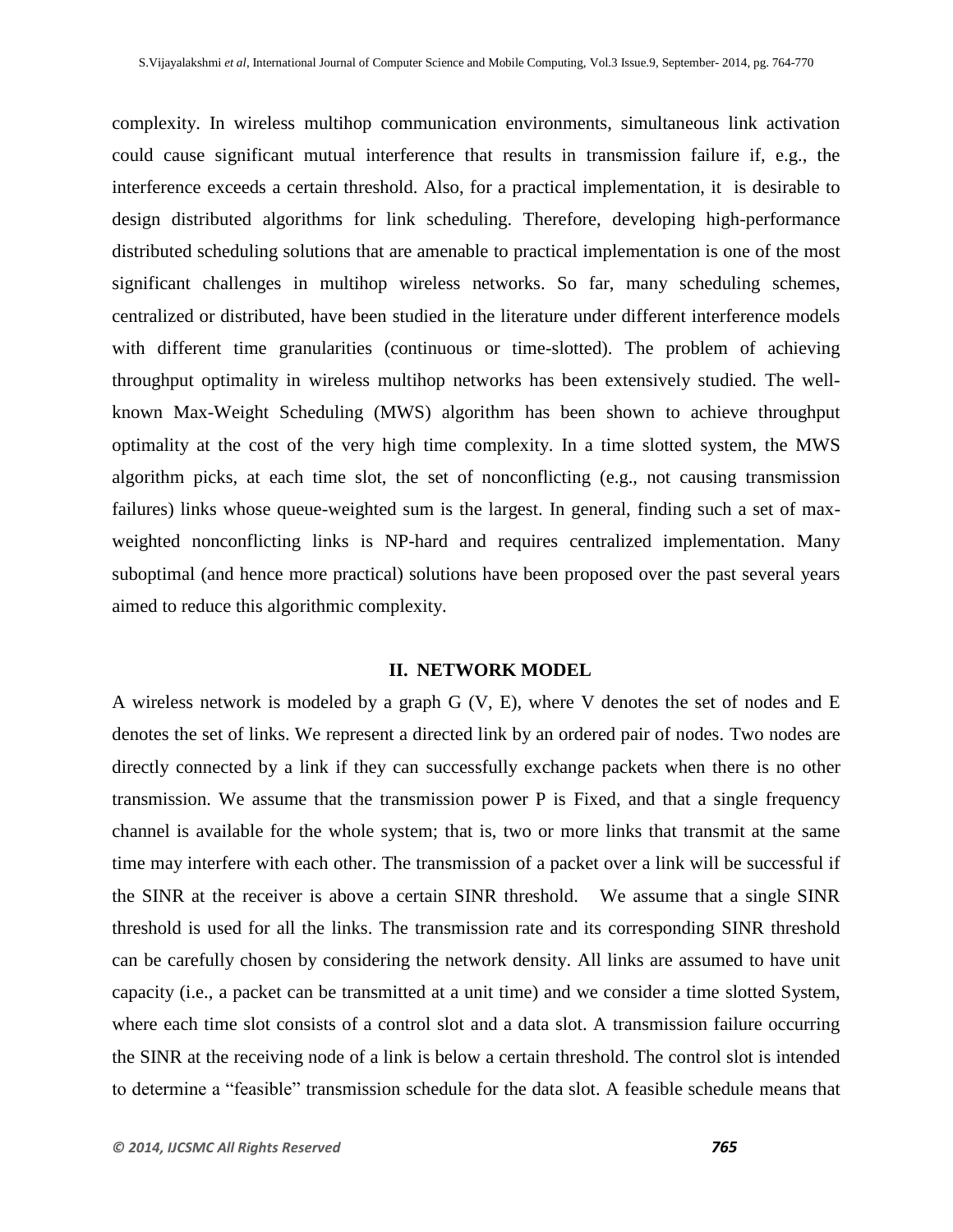the links in the schedule can be activated without causing transmission failures. The data slot is used for the scheduled links to transmit a data packet. A feasible schedule is defined as a set of links that can be active simultaneously, and each link has a sufficient SINR value at the receiver. We assume that data packets arrive at a link and leave the system immediately once it is transmitted over the link. Although we consider only single-hop traffic, scheduling difficulty lies in multihop nature of wireless interference. The capacity region of a scheduling policy is the set of arrival rates for which there exists a scheduling algorithm that can stabilize the network. The network is said to be stable if the expected queue lengths of all links remain finite. Let M be the set of all feasible schedules in our network model.

#### **III.DISTRIBUTED SINR-BASED SCHEDULING ALGORITHM**

In this section, we describe a basic throughput-optimal scheduling scheme that operates in a distributed manner under the SINR interference model specified in the previous section. We describe this scheduling algorithm called DSS and analyze its throughput performance.

#### **3.1 Algorithm Description**

At each time slot t, we decide a transmission schedule by reusing some of the activated links from the previous transmission schedule at slot, and adding new links. To add new links, let m (t) denotes a random candidate vector at time slot t, which refers to a set of randomly selected links. From m (t), we derive a new "feasible" addition vector d(t) using the procedure described in the next paragraph. Then, for each link  $2 \, d(t)$ , the proposed Scheduling algorithm decides probabilistically whether will be activated or not. The difficult part of the procedure is to find a feasible addition vector d(t) in a distributed manner. To this end, we assume that a receiver can differentiate 1) the received signal strength (RSS) if the signal is transmitted from its sender, and 2) the interference power if the signal is Transmitted from an interferer. This can be calculated from a premeasured radio frequency (RF) profile. In the following, we describe the proposed scheduling algorithm with a focus on how to find  $d(t)$ .

#### **IV.DSS-P**

We have improved the delay performance of CSMA-based scheduling using the dual-state approach. Even though we have reduced the total queue length of the network, distributed CSMA-based scheduling schemes have another drawback: the overhead incurred due to the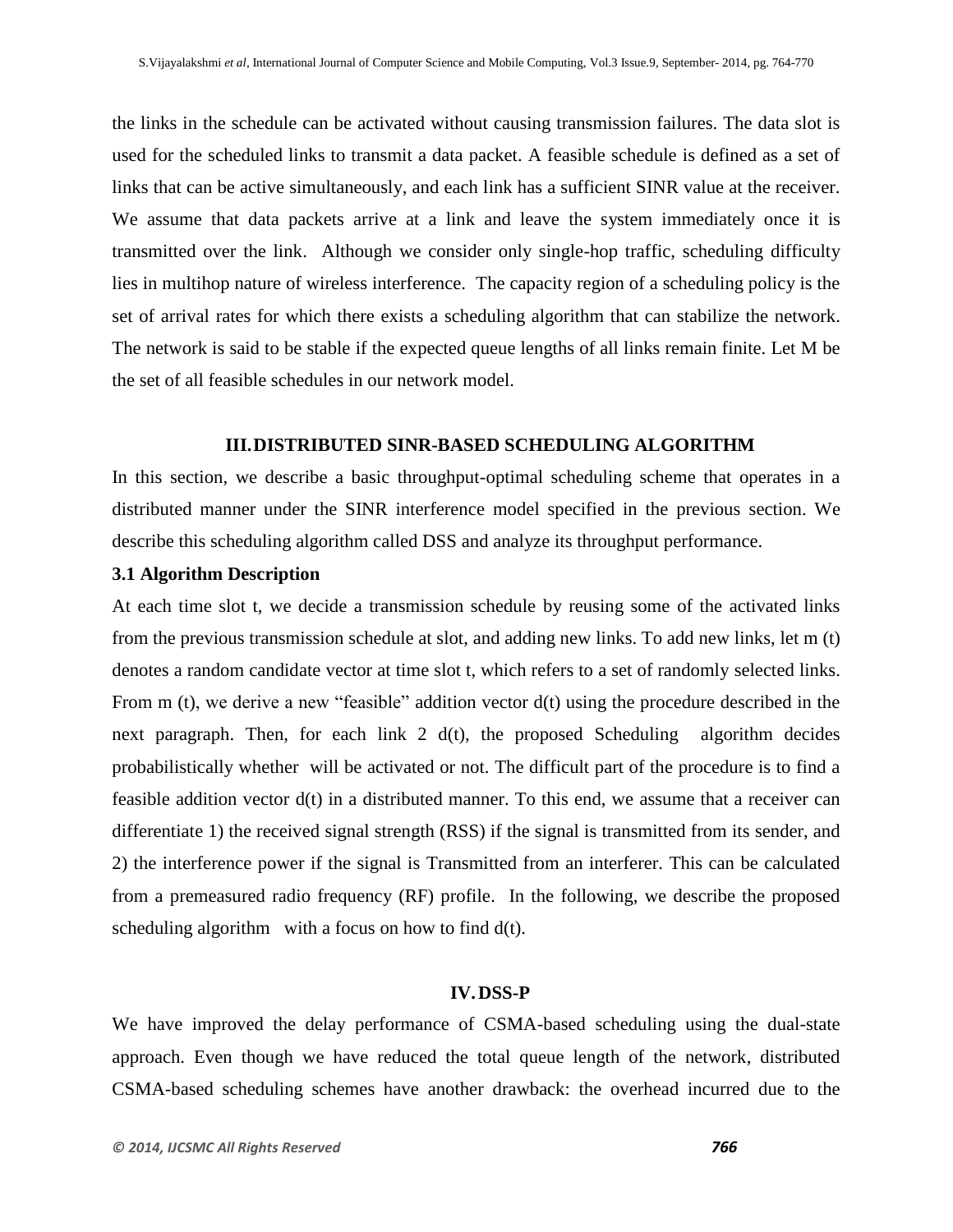control mini slots. As the traffic load increases, the performance of CSMA-based approaches becomes better as long as there are a sufficient number of control mini slots. This overhead can be significant. Let us take the IEEE 802.11a OFDM PHY for example; the length of a single back off slot. Then, the length of a single control mini slot of DSS-family scheduling algorithms would be at least since each control mini slot has two phases. Since it takes 2 ms to transmit a 1,500 byte long packet at 6 Mbps transmission rate (excluding the PHY/MAC header overhead for simplicity), the time overhead for the control slot exceeds the data transmission time if the number of mini slots M is larger than 111. This control overhead becomes worse as the length of the data packet decreases and/or the transmission rate increases. Due to the random nature of the back-off process, the more links need to be scheduled, the more control mini slots are required. To reduce the control mini slot overhead, we propose DSS-P which replaces the random back-off process by the p-persistent CSMA contention mechanism. In DSS-P, each sender in m(t), attempts to transmit a control packet with the link activation probability p for each mini slot. (The link activation probability p is the same as the link activation probability.) Then, we can check whether the attempting links constitute a feasible schedule by making the receivers calculate the SINR threshold as before. Whenever a feasible link set is obtained, there are no busy tones and a feasible schedule is found.

#### **4.1 Throughput Optimality of DSS-P**

In this section, we briefly prove how the DSS-P algorithm can achieve throughput optimality. We first show that the final set of activated links at slot t, x (t), can evolve as a DTMC just like the DSS algorithm. Next, we make a product-form stationary distribution for the transition probability between two states. Then, we will show that throughput optimality can be satisfied. Let  $MO$   $(m(t))$  (a subset of  $M$ ) denote the set of all the feasible schedules that can be probabilistically derived from a given random candidate vector m(t). Since the transmission schedule  $x(t)$  only depends on the previous transmission schedule  $x(t-1)$  and the random candidate vector  $m(t)$ , we can model  $x(t)$  as the state of a DTMC. Then, we need to derive the transition probability between two transmission schedules (or states)  $x$  (t-1) and  $x$  (t)under DSS-P. According to the DSS-P algorithm, the feasible link set is probabilistically determined by the link activation probability p at a certain mini slot. Then, the determined schedule is directly used as the final transmission schedule x ( t).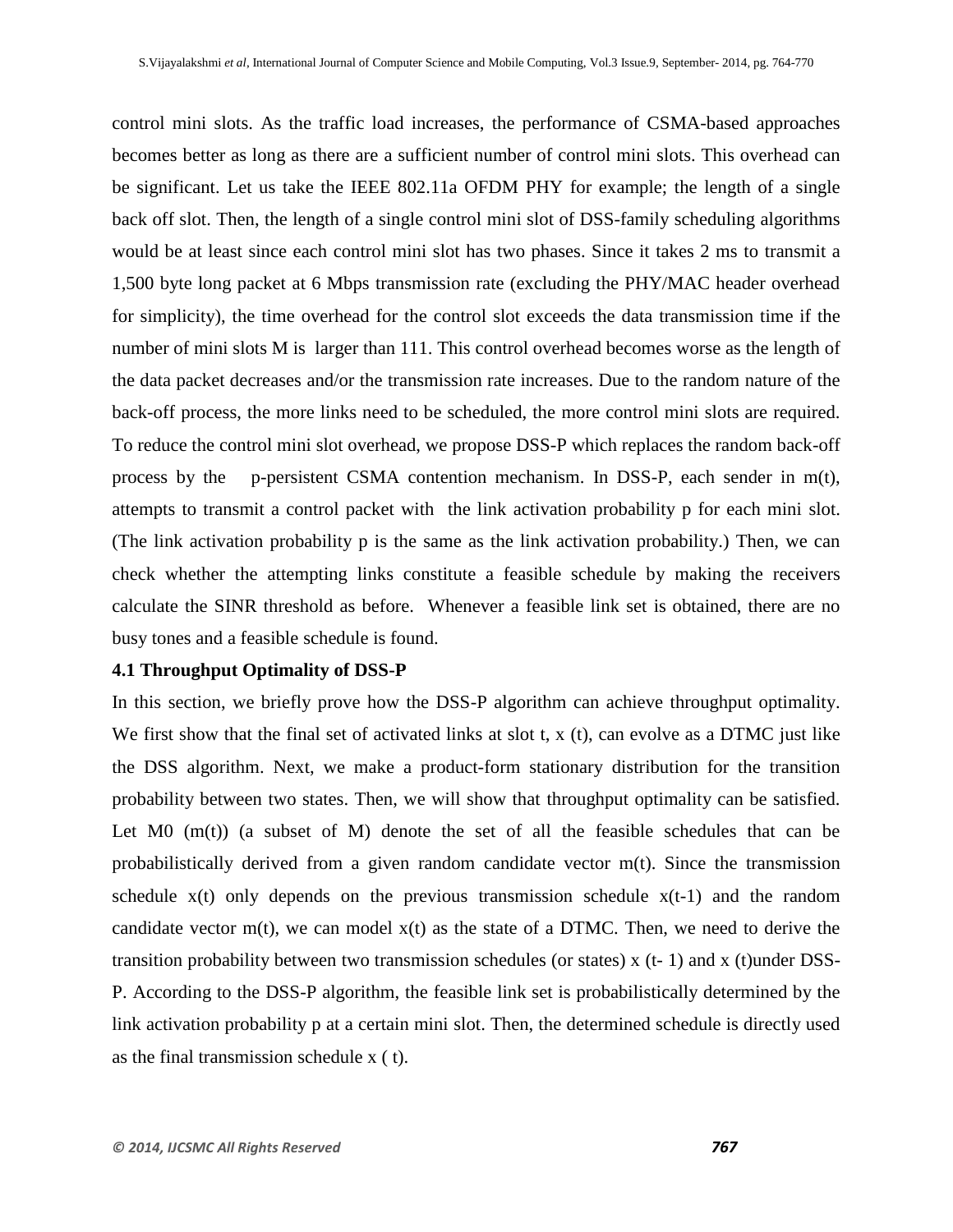## **4.2 Extension of DSS-P**

Even though DSS-P achieves throughput optimality, we can enhance its performance by opportunistically finding a Schedule with a greater number activated links. In the original DSS-P, the process to find a feasible schedule is over when a feasible link set is obtained for the first time even if there are still remaining control mini slots. If these remaining control mini slots can be exploited to find a better schedule, then the delay performance can be further improved. To this end, we continue the probabilistic attempt process to find a better schedule incrementally until the end of the control mini slots. That is, even if we have already obtained a feasible schedule, we seek to add some of the remaining links while satisfying the feasibility to the obtained schedule. The extended DSS-P operates as follows: After finding the first feasible link set at a certain mini slot, more links can be added in addition to the feasible schedule at a later mini slot as long as the SINR constraints of the already scheduled links are not violated. Note that the addition of the links to the schedule can take place multiple times. As additional links will cause more interference to the already scheduled links, we should be conservative. That is, the link activation probability, p, may as well be reduced. To increase the chances of adding more links to the schedule, we geometrically reduce the link activation probability (of the other remaining links in m (t)) whenever the feasible link set is augmented. In our extended DSS-P algorithm, whenever more links are added to the schedule, other remaining candidate links reduce the current activation probability by multiplying by p. Since this extension is similar to the dual-state approach, the throughput optimality of the extended DSS-P algorithm can be proven similarly and hence skipped.

#### **V. PERFORMANCE EVALUATION**

We evaluate the performance of DSS, DSS-D, and DSS-P with other representative scheduling schemes in the literature under the SINR-based interference model. We consider a network with nodes that are placed on an area of 100 square units. We construct topologies as follows: We first randomly select the position of a sender uniformly in the area, and locate its corresponding receiver at a random place uniformly within 10 units from the sender. Repeating the locating processes, we generate two topologies; one with 49 and the other with 196 links. (That is, they Have total 98 and 392 nodes, respectively.) The signal transmitted by a sender attenuates as it propagates over space. For the radio propagation model, we adopt the simple two-ray ground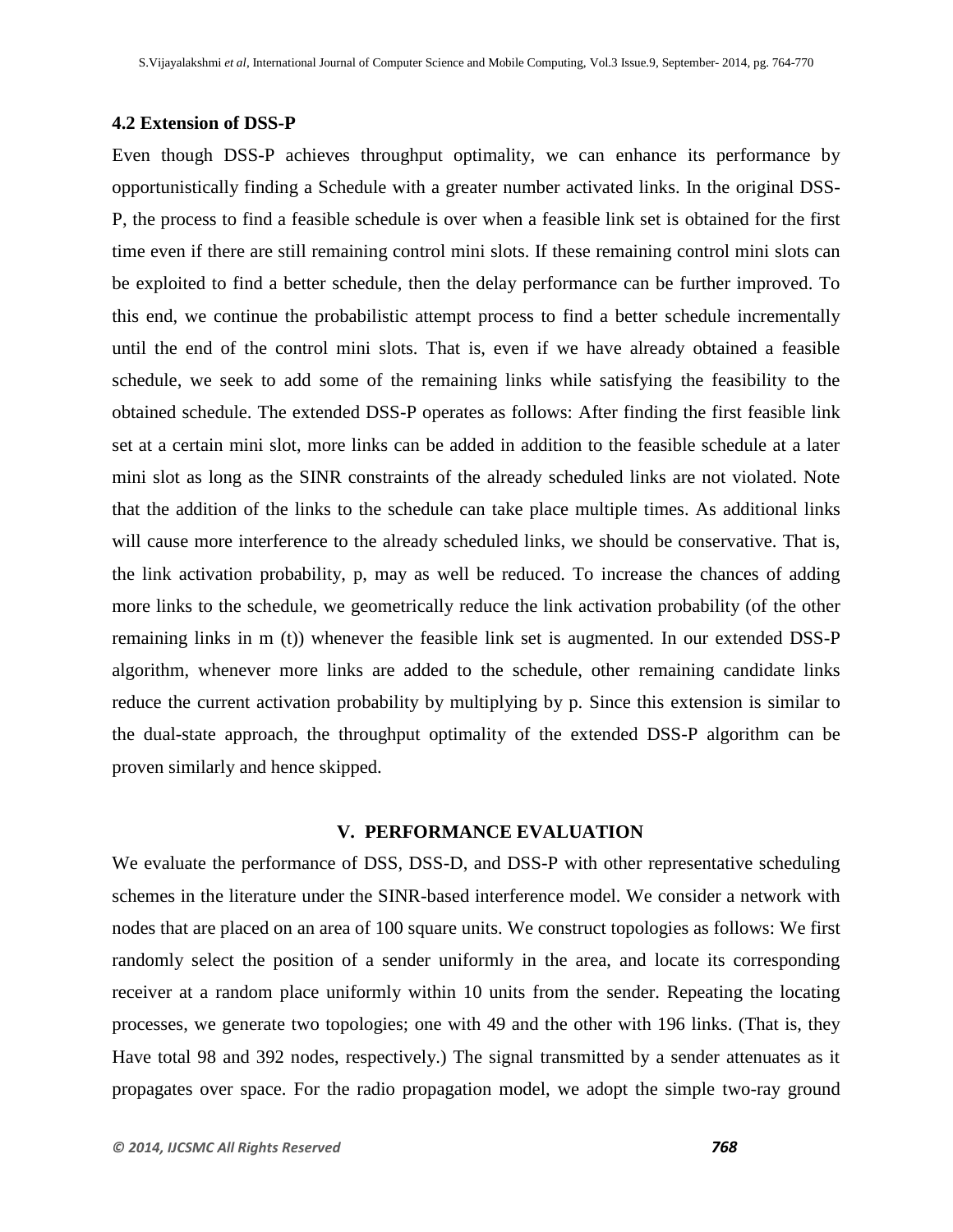model and all the other channel effects (e.g., short and long term fading) are not considered. At the receiver, we assume that the signal can be decoded if the SINR is over a certain threshold, and that all the links have the same SINR threshold value, which is set to 10 dB. For each link, we consider single-hop traffic according the Poisson process with (packet) arrival rate being either 0.1 or 0.9 (evenly at random). Note that the traffic load (which is a simulation parameter) should be multiplied to the packet arrival rate for the effective traffic load of each link. Our performance metric corresponding to the measured total queue lengths of all the links and the throughput after 5,000 time slots. For each plot, we obtain the average over 20 simulation runs with different arrival rate patterns. We evaluate the performance of CSMA-based scheduling Schemes including DSS, DSS-D, DSS-H, and a centralized scheme of GMS (which is an omniscient scheduling scheme). As DSS can be considered as Q-CSMA under the SINR-based interference model, DSS-H can be considered as a counterpart of HQ-CSMA under the SINR. Delay Performance of DSS and DSS-D We first evaluate the delay performance of DSS and DSS-D for various values of M, as the traffic load increases. The total queue lengths of DSS with 49 and 196 links, respectively. We set the attempt probability pa to 0.1, with which a link attempts to include itself in m (t). As the number of control mini slots increases, DSS shows lower delay performance in both topologies. However, for both topologies, beyond a certain value of M, the performance gains are of diminishing value.

#### **VI.CONCLUSION**

In this paper, we investigate the scheduling problem in multihop wireless networks under realistic SINR-based interference model. We first develop a fully distributed throughput optimal baseline scheme, called DSS that leverages carrier sensing and exploits recent result in throughput optimality. We then extend this scheme in various ways. We improve delay performance by developing DSS-D that separates activation states for data transmission from virtual states for state transition, thus reducing the delay while achieving throughput optimality. We also propose DSS-P to reduce the control overhead. DSS-P replaces a random back-off process of DSS (or DSS-D) with p-persistent CSMA. We show that DSS-P is throughput optimal and uses far less overhead, outperforming the other CSMA-based schemes for a large class of topologies. There are many open problems in scheduling under the SINR model. Since most recent communication technologies allow rate adaptation and/or variable packet sizes based on